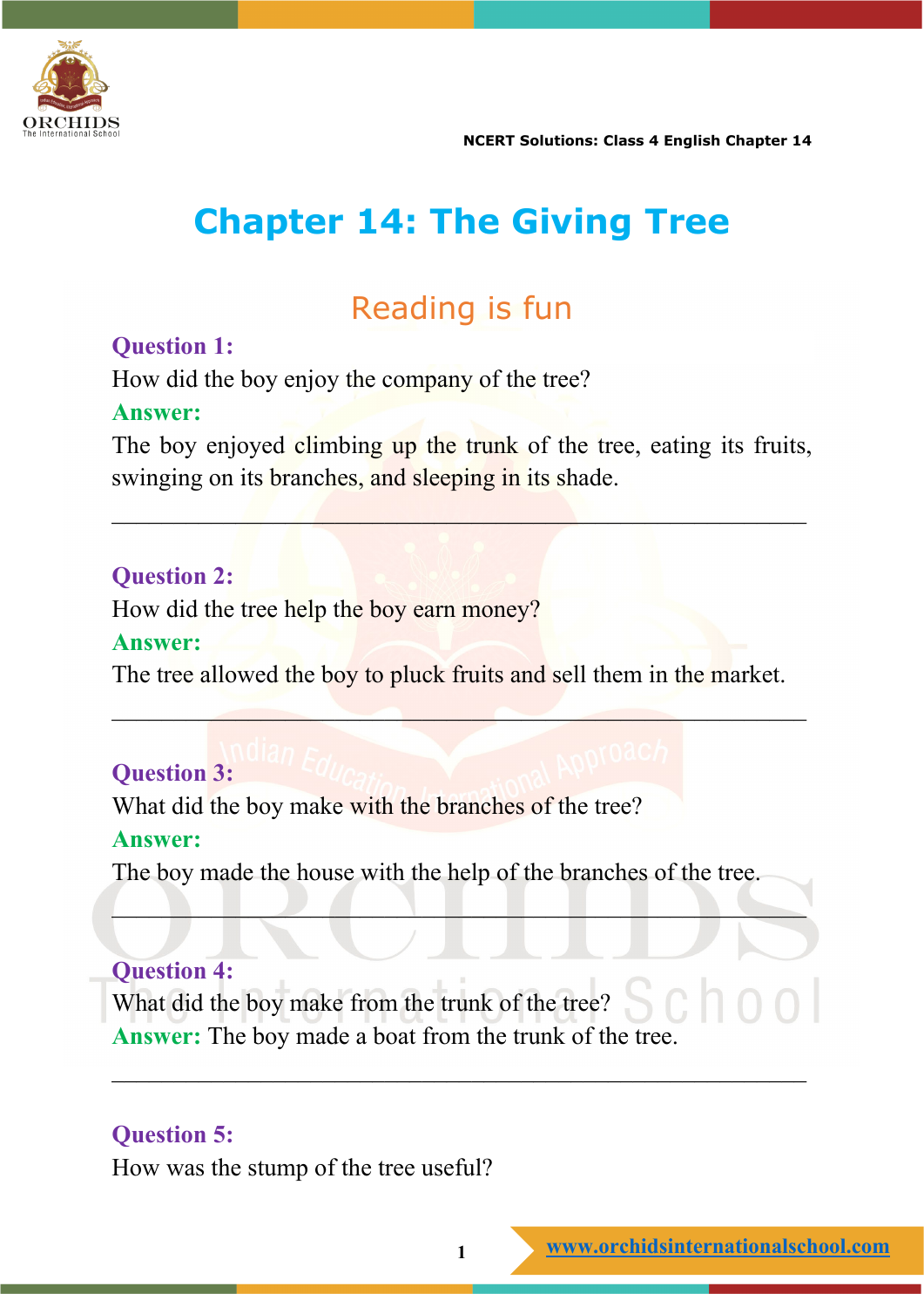

#### **Answer:**

The stump of the tree provided the old man with a restful and peaceful place, so he sat on it.

#### **Question 6:**

Why is the play called 'The Giving Tree'?

#### **Answer:**

The play is called 'The Giving Tree' because the tree has been very generous enough to give without expecting anything in return from the boy.

# Word building

#### **Question 1:**

Make new words and complete the sentences.

- (a) The children love to sing loudly\_\_\_\_\_\_\_\_\_\_\_\_\_\_\_\_\_\_\_. (loud)
- (b) Read your lesson silently\_\_\_\_\_\_\_\_\_. (silent)
- (c) Throw the ball slowly (slow)
- (d) The tree gave its fruit to the boy \_\_\_\_\_\_. (happy)
- (e) Do your work neatly\_\_\_\_\_\_\_\_. (neat)

#### **Answer:**

(а) The children love to sing loudly. (loud)

- (b) Read your lesson silently. (silent)
- (c) Throw the ball slowly. (slow)
- (d) The tree gave its fruit to the boy happily. (happy)
- (e) Do your work neatly. (neat)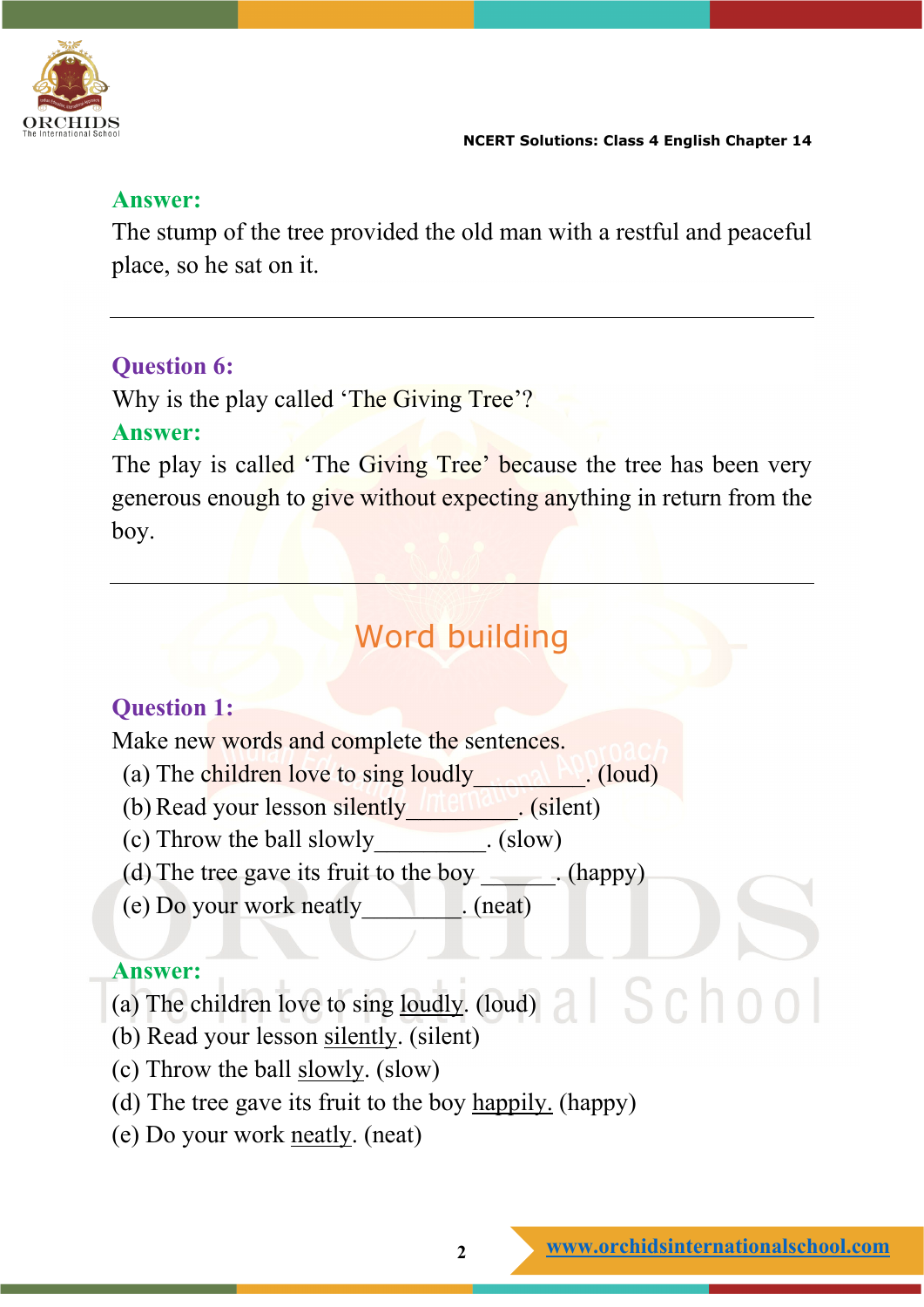

#### **Question 2:**

Fill in the blanks with the correct word.

My mother went to the market and bought a kilogram of \_\_\_\_\_\_\_(apple/apples), a dozen \_\_\_\_\_\_\_(banana/bananas), and a dozen \_\_\_\_\_\_\_\_\_ (orange/oranges). I love oranges. So I ate an  $(orange/orange).$ My brother wanted a **contract (banana/bananas)** and my sister asked for an **contract (apple/apples).** A tree has one \_\_\_\_\_\_\_\_\_\_\_\_\_\_\_\_\_\_\_\_\_(trunk/trunks) but many (branch/branches). A\_\_\_\_\_\_\_\_\_\_\_\_\_\_(branch/branches) has a number of \_\_\_\_\_\_\_(leaf/leaves) and \_\_\_\_\_\_\_(flower/flowers).

#### **Answer:**

My mother went to the market and bought a kilogram of apples (apple/apples), a dozen bananas (banana/bananas), and a dozen oranges (orange/oranges). I love oranges. So I ate an orange (orange/oranges). My brother wanted a banana (banana/bananas) and my sister asked for an apple (apple/apples). A tree has one trunk (trunk/trunks) but many branches (branch/branches). A branch (branch/branches) has a number of leaves (leaf/leaves) and flowers (flower/flowers).

# $\Gamma$ he Interntet's talk al School

#### **Question 1:**

Why should we not cut trees?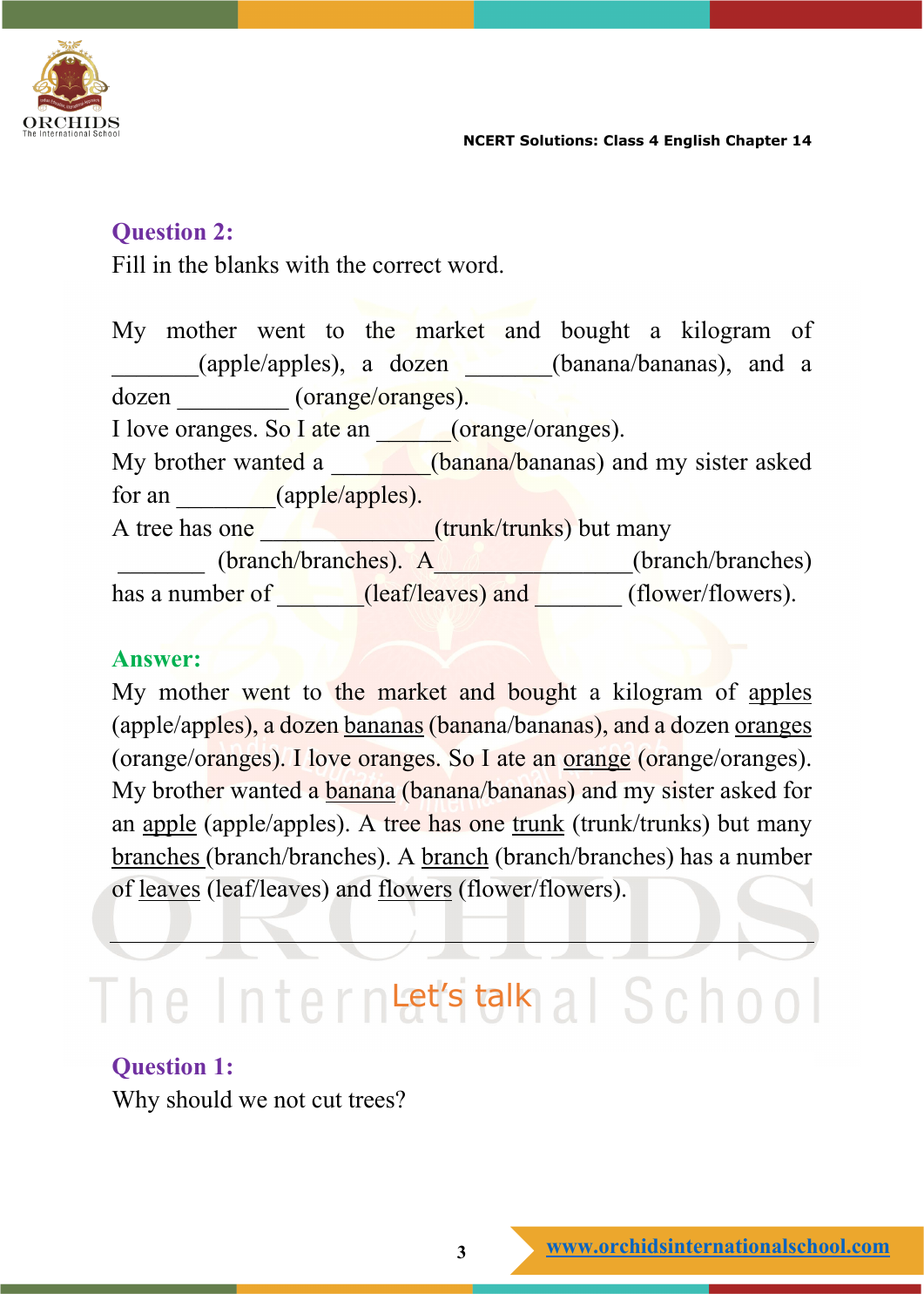

#### **Answer:**

We should not cut trees as they provide us with fuel, food, timber, and medicines. It also gives us as well as shade and shelter.

#### **Question 2:**

At the end of the play, only the stump of the tree is left. Find out if it will grow into a tree again.

#### **Answer:**

No, I don't think the tree can grow from the stump again, but a new plant may grow from the roots.

 $\mathcal{L}_\mathcal{A} = \mathcal{L}_\mathcal{A} = \mathcal{L}_\mathcal{A} = \mathcal{L}_\mathcal{A}$  , which is a set of  $\mathcal{L}_\mathcal{A}$  ,  $\mathcal{L}_\mathcal{A} = \mathcal{L}_\mathcal{A}$ 

#### **Question 3:**

Say the given sentences with different expressions.

- a) Come and play with me.
- b) I want to buy things and have fun.
- c) Come and climb up my trunk and swing from my branches.
- d) Cut down my trunk.
- e) I am too old to swing on branches.
- f) I am too tired to climb.

#### **Answer:**

- a)Come with me. Let's play!
- b) I will have lots of fun buying things.
- c) Cone along and climb up my trunk and swing from my branches.
- d) You can cut down my trunk.
- e) I cannot climb as I am too tired.
- f) I cannot swing on branches as I am old now.

 $5$ chool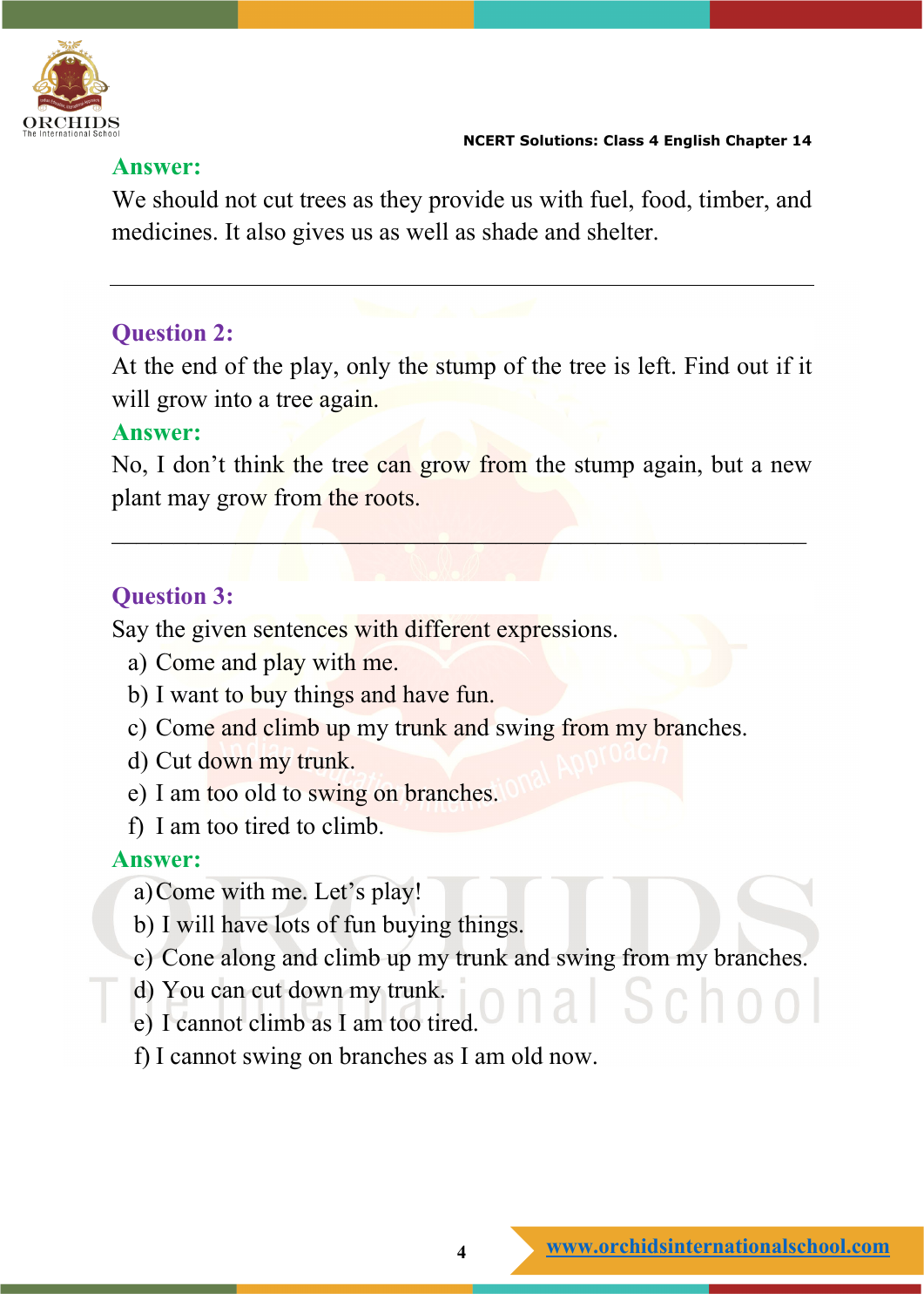

**NCERT Solutions: Class 4 English Chapter 14** Let's write

#### **Question 1:**

Write these sentences in the correct order. Also, choose the right word from the box and add it before each sentence. Remember to put a comma after it, for example, *finally…*

First, Then, After that, Finally

- (a) It gave him its branches to make a house.
- (b) It asked him to sit on the stump.
- (c) It gave him its trunk to make a boat.
- (d) The tree gave its apples to the boy.

#### **Answer:**

- (a) First, the tree gave its apples to the boy.
- (b) Then, it gave its branches to make a house.
- (c) After that, it gave him its trunk to make a boat
- (d) Finally, it asked him to sit on the stump.

#### **Question 2:**

Work in a group and decide the things that you can do to help your grandparents or any old person. Now, write five of these things that you will do.

# \_\_\_\_\_\_\_\_\_\_\_\_\_ \_\_\_\_\_\_\_\_\_\_\_\_\_ \_\_\_\_\_\_\_\_\_\_\_\_\_  $\overline{\phantom{a}}$

#### **Answer:**

- a) I will go with them on an early morning walk.
- b) I will take them to the temple whenever they want.
- c) I will listen to them patiently.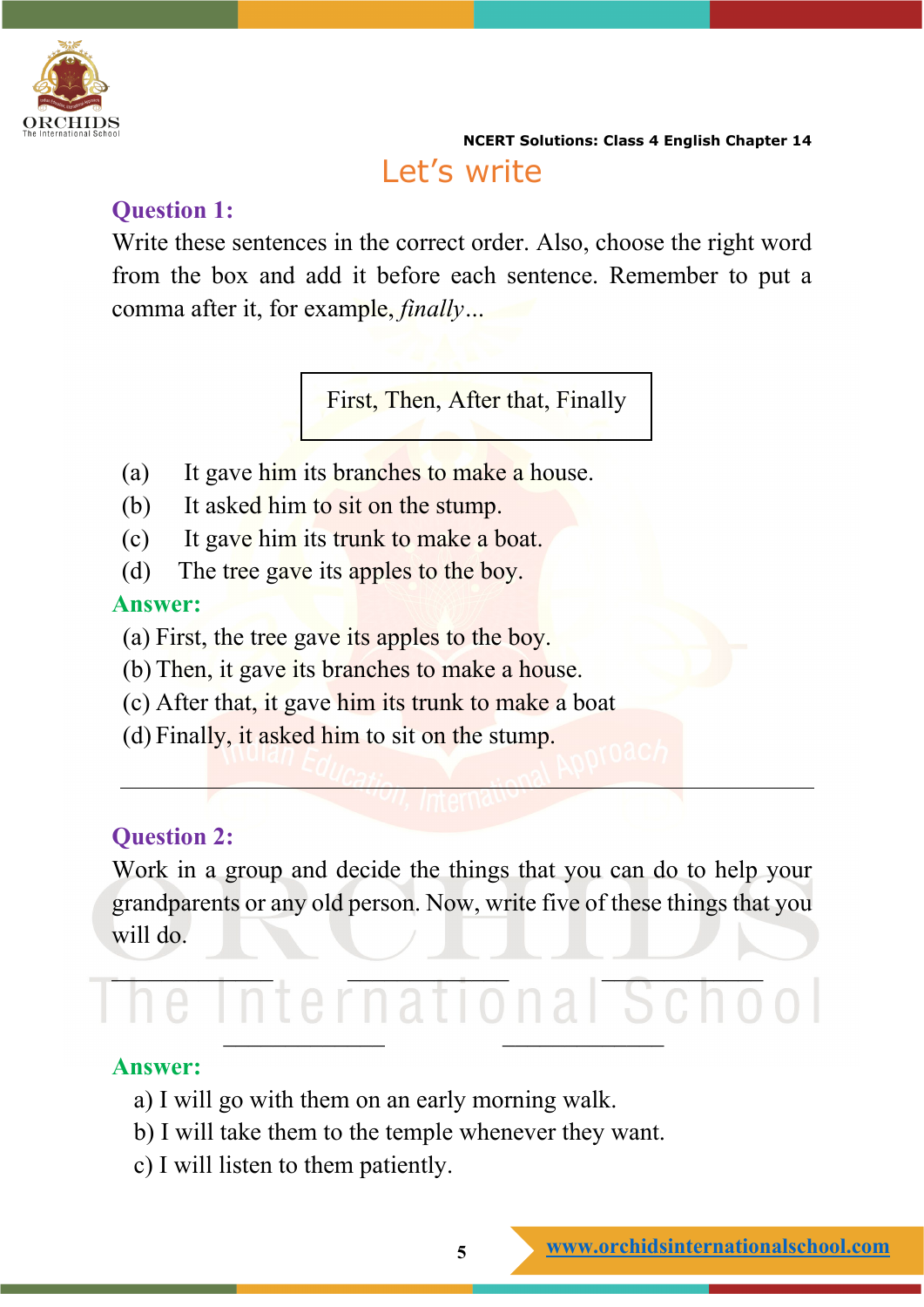

- d) I help them out with food and water.
- e) I will do all which makes them feel happy.

## Let's act

#### **Question 1:**

You are reading and talking about trees. You are thinking about trees too. Can you make the shape of a tree with your body?

- (a) Let's see your branches.
- (b) Let's see a full tree with fruits and leaves.
- (c) Enact a cut tree with only a trunk.
- (d) Enact a tree with only a stump left.
- (e) Communicate the idea in this play.

(Note: Students are supposed to attempt it on their own)

#### **Question 2:**

Use your **body** to  $$ stretch bend jump twist hop climb (Note: Students are supposed to attempt it on their own.)

### Let's read

*hintha Chettu* is a tamarind tree This famous tamarind tree is in Gwalior. It grows over Tansen's tomb. Tansen was a great singer. People in Gwalior say: